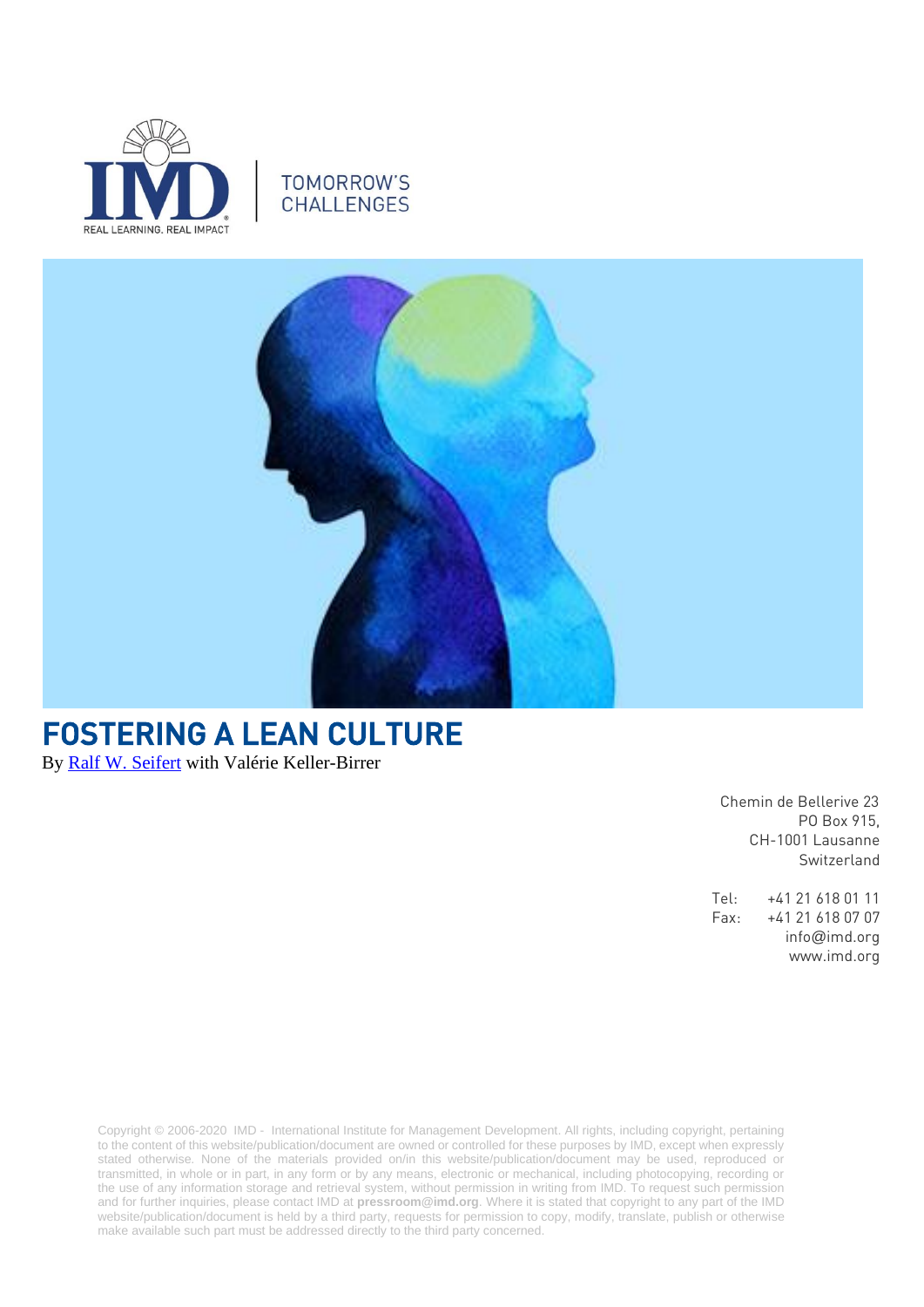Lean management has a rich history in supply-chain operations. It has also seen renewed interest in other areas of business, including product development, sales, finance and human resources. However, not many companies are seeing the results they had hoped for.

One of the reasons is that Lean is often applied as an add-on; just one more initiative among hundreds of others. In order for Lean to really make a difference, the thinking behind it has to be embraced by management and employees throughout an organization.

An excellent example of a company that has successfully embedded a Lean culture at all levels of its organization is Hilti Corporation. Stefan Noeken, member of the Executive Board at Hilti, explains how important Lean Management is both as a toolbox and a business philosophy:

"The implementation of Lean $@$ Hilti allows us to find ways to serve our customers better and more efficiently, ensure sustainable value creation in everything we do and create an attractive working environment for our employees.

Essentially Lean means eliminating waste and continually improving our performance.

### "The potential for improvement that Lean contains is tremendous ".

The company's approach has proven highly successful as a way to increase sales, lower costs, improve productivity, maintain high levels of quality and increase employee engagement. Indeed, Lean@Hilti was not introduced as a cost reduction program, but rather as a new way of thinking and acting for the entire organization, requiring a deep cultural shift. Kostas Kefalakis, Head of Global Lean Management at Hilti elaborates:

"Lean initiatives work best to enable growth. If you do it purely as cost-cutting exercise, you will not develop a lasting lean mindset in people."

Hilti is a leading company in the construction industry, and a world market leader in fastening and demolition technology for construction professionals. Continuous improvement (Kaizen) at Hilti has been a key part of the company's culture and its growth story. Back in the 1980s and 90s, the owner Martin Hilti went to Japan and learned about Lean techniques like quality circles.

The Lean program itself was formalized in 2009 and started in manufacturing, where the processes could be observed and the waste was obvious. A year later, the Global Lean Team was created, enabling the company to go beyond manufacturing and to roll out Lean into other parts of the supply chain like logistics, repair centres and product development.

#### Hilti maintains a strong focus on Research & Development, with more than 6% of sales invested in R&D with 1,500 dedicated employees in several R&D centres around the world.

Copyright © 2006-2020 IMD - International Institute for Management Development. All rights, including copyright, pertaining to the content of this website/publication/document are owned or controlled for these purposes by IMD, except when expressly stated otherwise. None of the materials provided on/in this website/publication/document may be used, reproduced or transmitted, in whole or in part, in any form or by any means, electronic or mechanical, including photocopying, recording or the use of any information storage and retrieval system, without permission in writing from IMD. To request such permission and for further inquiries, please contact IMD at **[pressroom@imd.org](mailto:pressroom@imd.org)**. Where it is stated that copyright to any part of the IMD website/publication/document is held by a third party, requests for permission to copy, modify, translate, publish or otherwise make available such part must be addressed directly to the third party concerned.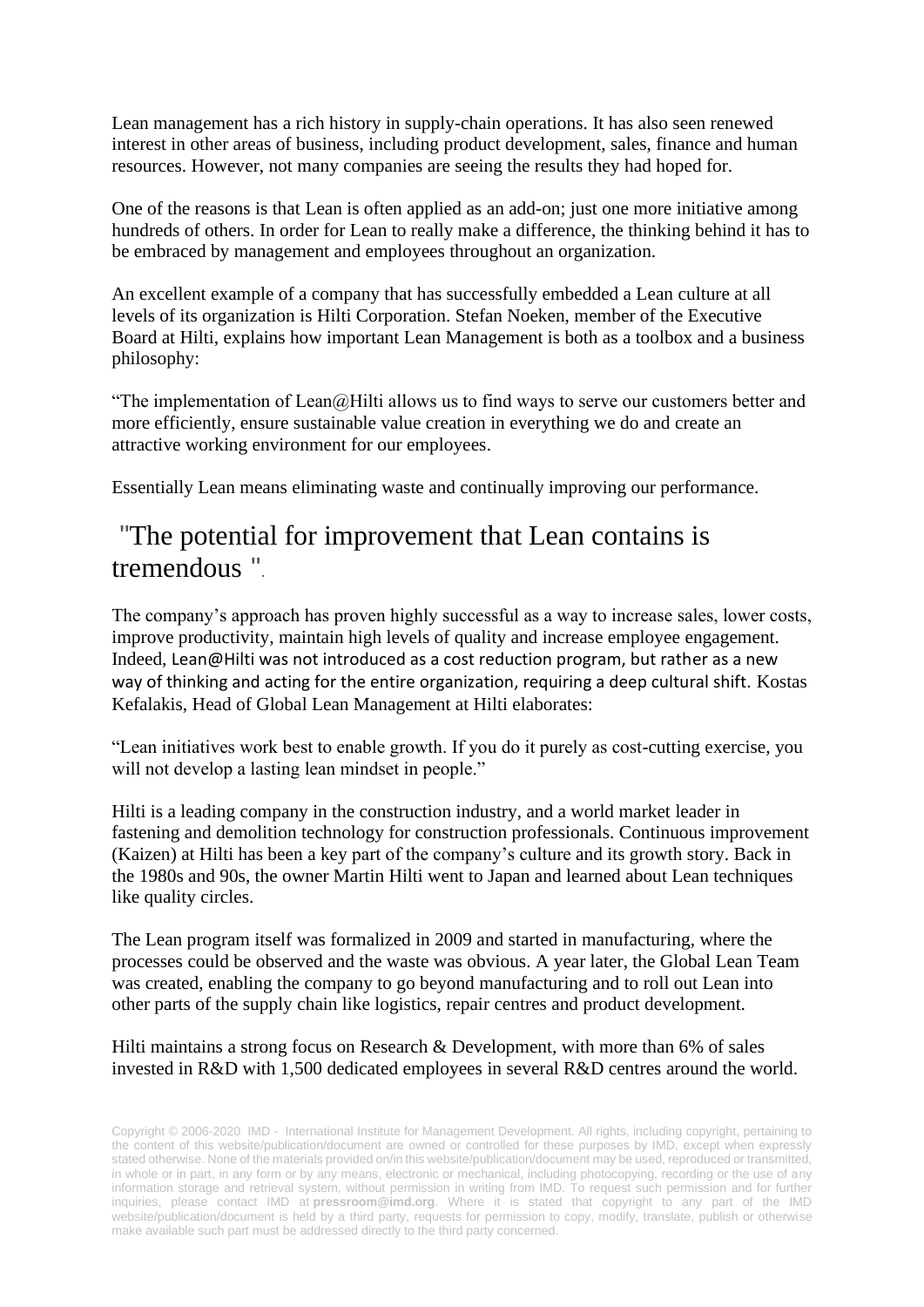In order to further optimize the value chain, the Global Lean Team started collaborating with suppliers to help them implement Lean manufacturing in their own processes. `

## "Lean is now being rolled out to further functions at Hilti like Finance, HR and Sales"

#### **Going wide with Lean**

Very early on, Lean was anchored into the strategy under the topic of operational excellence and the direct support of Hilti's CEO, Christoph Loos:

"Operational excellence is Hilti's backbone and therefore one of the strategic imperatives of Champion 2020. We need a total quality and efficiency mindset in everything we do and to foster a culture of continuous improvement. Lean@Hilti introduces a philosophy, principles and specific tools that help us achieve this objective and enables sustainable value creation for Hilti."

Over the years, Hilti invested significant resources into Lean. To achieve the company's goal of reaching sustainable operational excellence, the Global Lean Team benchmarked against organizations considered to be state-of-the-art in enterprise excellence. Kostas Kefalakis says: "Change is about engaging leaders and designing a system that drives the right behaviours."

The Global Lean Team tries to work closely with leaders across the organization as well as in Human Resources to ensure that Lean thinking is embedded as an integral part of the Learning & Development strategy. The following three initiatives illustrate this important part of the process:

- In order to improve communication as well as the sharing of learnings and bestpractices, a Yammer Group was created – an internal sharing platform with 1,200 members. The platform allows easy sharing of information such as training and audiovisual material.
- Lean Assessments: to ensure the different areas within the organization are aligned and moving toward the same desired goal, the Global Lean Team developed an assessment to measure improvement effectively.
- Lean Awards is a yearly event aimed at sharing, promoting and recognizing successful stories across the organization. Finalists from all over the world are invited to travel to headquarters in Liechtenstein to attend the Lean Awards, a very emotional and sought-after event. This is on top of various local recognition systems.

One of the most useful methods used by Hilti to drive sustainable change remains the Kaizen workshop approach. Kaizen is a tool originally from Japan used to deal with complex problems the concept of seeing business activities in terms of improving all functions and involving all employees from the CEO to the assembly-line workers. Employees from all levels of the company work together proactively to achieve incremental improvements to

Copyright © 2006-2020 IMD - International Institute for Management Development. All rights, including copyright, pertaining to the content of this website/publication/document are owned or controlled for these purposes by IMD, except when expressly stated otherwise. None of the materials provided on/in this website/publication/document may be used, reproduced or transmitted, in whole or in part, in any form or by any means, electronic or mechanical, including photocopying, recording or the use of any information storage and retrieval system, without permission in writing from IMD. To request such permission and for further inquiries, please contact IMD at **[pressroom@imd.org](mailto:pressroom@imd.org)**. Where it is stated that copyright to any part of the IMD website/publication/document is held by a third party, requests for permission to copy, modify, translate, publish or otherwise make available such part must be addressed directly to the third party concerned.